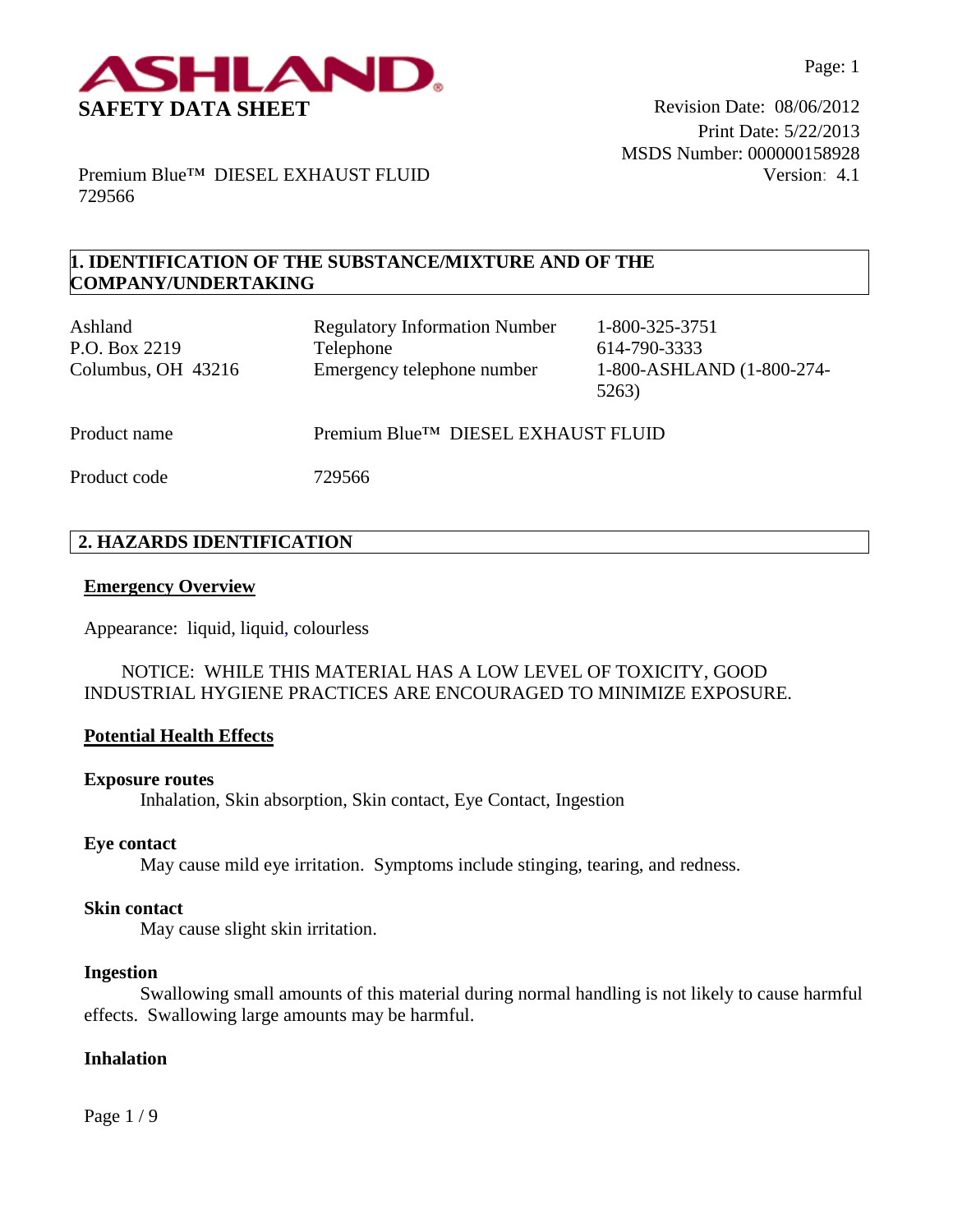

Print Date: 5/22/2013 MSDS Number: 000000158928 Version: 4.1

Premium Blue™ DIESEL EXHAUST FLUID 729566

Breathing of vapor or mist is possible. Breathing small amounts of this material during normal handling is not likely to cause harmful effects. Breathing large amounts may be harmful. Symptoms are not expected at air concentrations below the recommended exposure limits, if applicable (see Section 8.).

### **Aggravated Medical Condition**

Preexisting disorders of the following organs (or organ systems) may be aggravated by exposure to this material:, lung (for example, asthma-like conditions)

### **Symptoms**

Signs and symptoms of exposure to this material through breathing, swallowing, and/or passage of the material through the skin may include:, stomach or intestinal upset (nausea, vomiting, diarrhea), irritation (nose, throat, airways), Headache, Dizziness

# **Target Organs**

No data

# **Carcinogenicity**

This material is not listed as a carcinogen by the International Agency for Research on Cancer (IARC), the National Toxicology Program (NTP), or the Occupational Safety and Health Administration (OSHA).

### **Reproductive hazard**

Based on the available information, risk to the fetus from maternal exposure to this material cannot be assessed.

### **3. COMPOSITION/INFORMATION ON INGREDIENTS**

WHMIS hazardous composition: No ingredients are hazardous according to the CPR criteria.

# **4. FIRST AID MEASURES**

#### **Eyes**

If symptoms develop, move individual away from exposure and into fresh air. Flush eyes gently with water while holding eyelids apart. If symptoms persist or there is any visual difficulty, seek medical attention.

Page 2 / 9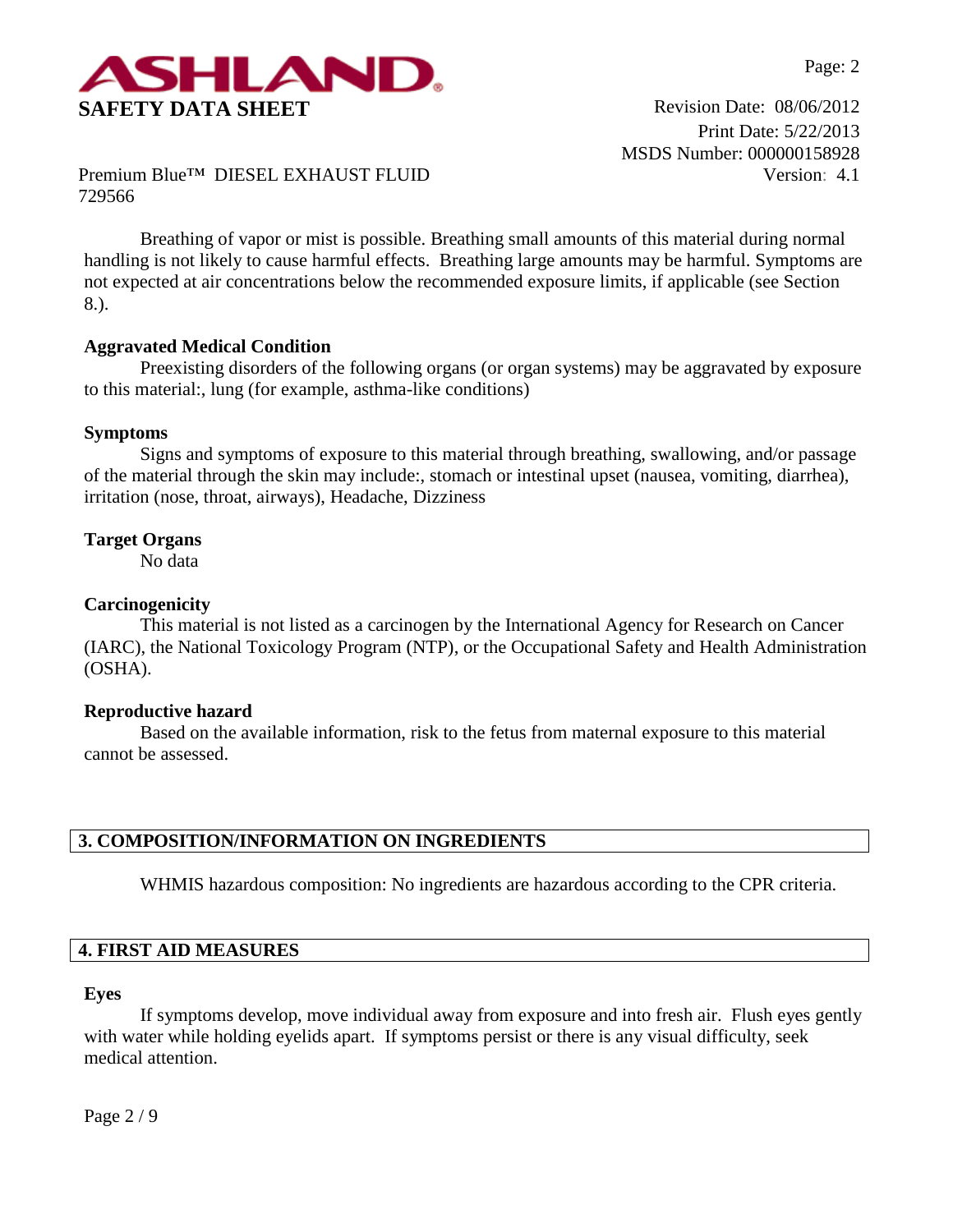

Print Date: 5/22/2013 MSDS Number: 000000158928 Version: 4.1

Premium Blue™ DIESEL EXHAUST FLUID 729566

### **Skin**

Remove contaminated clothing. Wash exposed area with soap and water. If symptoms persist, seek medical attention. Launder clothing before reuse.

#### **Ingestion**

Seek medical attention. If individual is drowsy or unconscious, do not give anything by mouth; place individual on the left side with the head down. Contact a physician, medical facility, or poison control center for advice about whether to induce vomiting. If possible, do not leave individual unattended.

#### **Inhalation**

If symptoms develop, move individual away from exposure and into fresh air. If symptoms persist, seek medical attention. If breathing is difficult, administer oxygen. Keep person warm and quiet; seek immediate medical attention.

#### **Notes to physician**

**Hazards:** No information available. **Treatment:** No information available.

# **5. FIREFIGHTING MEASURES**

#### **Suitable extinguishing media**

Dry chemical, Carbon dioxide (CO2), Water spray

#### **Hazardous combustion products**

acid vapors, Ammonia, carbon dioxide and carbon monoxide, nitrogen oxides (NOx)

#### **Precautions for fire-fighting**

Wear full firefighting turn-out gear (full Bunker gear), and respiratory protection (SCBA). Use water spray to cool fire exposed containers and structures until fire is out if it can be done with minimal risk. Avoid spreading burning material with water used for cooling purposes.

# **6. ACCIDENTAL RELEASE MEASURES**

#### **Personal precautions**

For personal protection see section 8.Persons not wearing protective equipment should be excluded from area of spill until clean-up has been completed.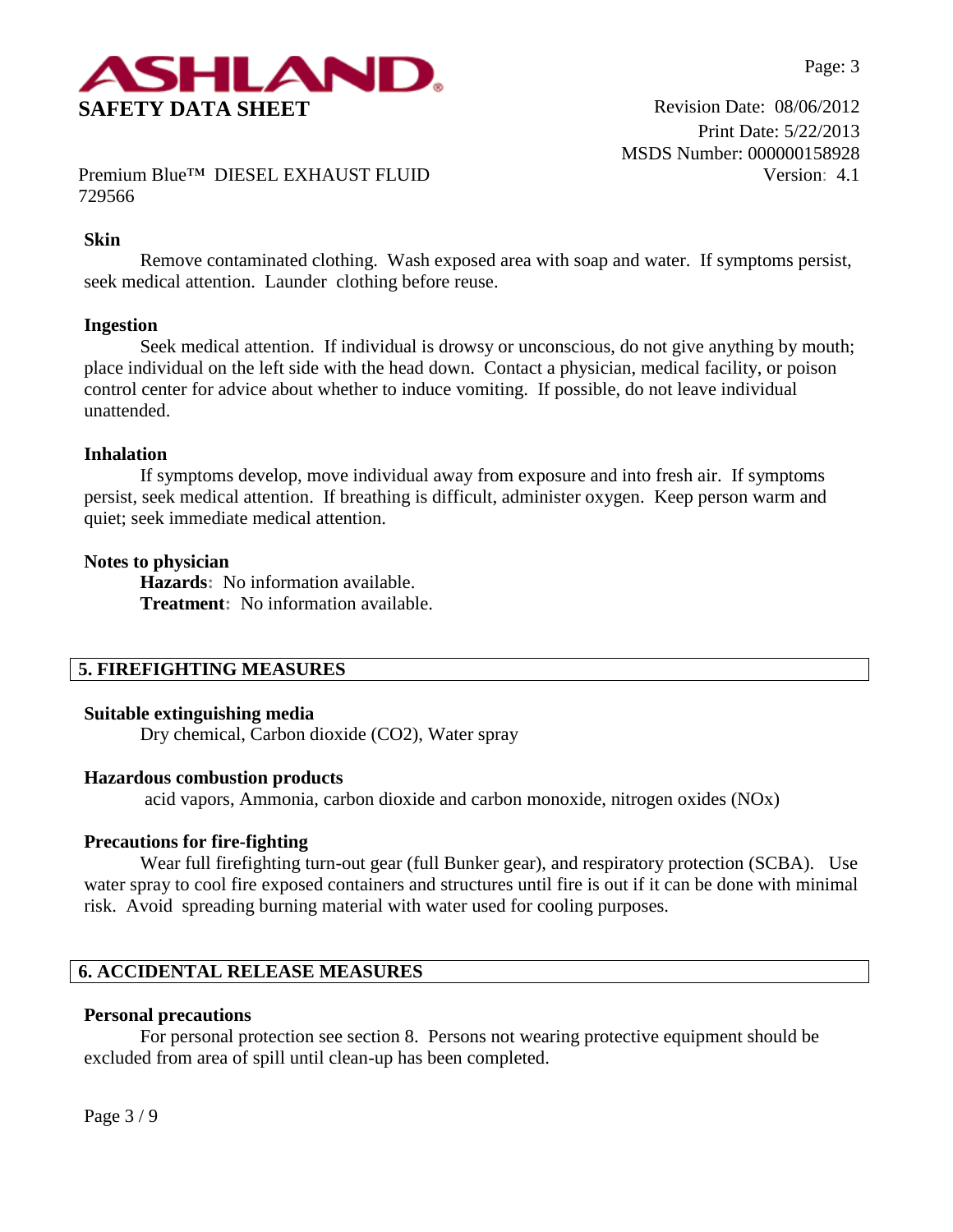

Print Date: 5/22/2013 MSDS Number: 000000158928 Version: 4.1

Premium Blue™ DIESEL EXHAUST FLUID 729566

# **Environmental precautions**

Prevent spreading over a wide area (e.g. by containment or oil barriers). Do not let product enter drains. Do not flush into surface water or sanitary sewer system.

### **Methods for cleaning up**

Keep in suitable, closed containers for disposal. Soak up with inert absorbent material (e.g. sand, silica gel, acid binder, universal binder, sawdust).

### **Other information**

Comply with all applicable federal, state, and local regulations.

# **7. HANDLING AND STORAGE**

### **Handling**

Containers of this material may be hazardous when emptied. Since emptied containers retain product residues (vapor, liquid, and/or solid), all hazard precautions given in the data sheet must be observed.

### **Storage**

Store in a cool, dry, ventilated area.

# **8. EXPOSURE CONTROLS/PERSONAL PROTECTION**

### **Exposure Guidelines**

### **General advice**

These recommendations provide general guidance for handling this product. Personal protective equipment should be selected for individual applications and should consider factors which affect exposure potential, such as handling practices, chemical concentrations and ventilation. It is ultimately the responsibility of the employer to follow regulatory guidelines established by local authorities.

### **Exposure controls**

Provide sufficient mechanical (general and/or local exhaust) ventilation to maintain exposure below exposure guidelines (if applicable) or below levels that cause known, suspected or apparent adverse effects.

# **Eye protection**

Page 4 / 9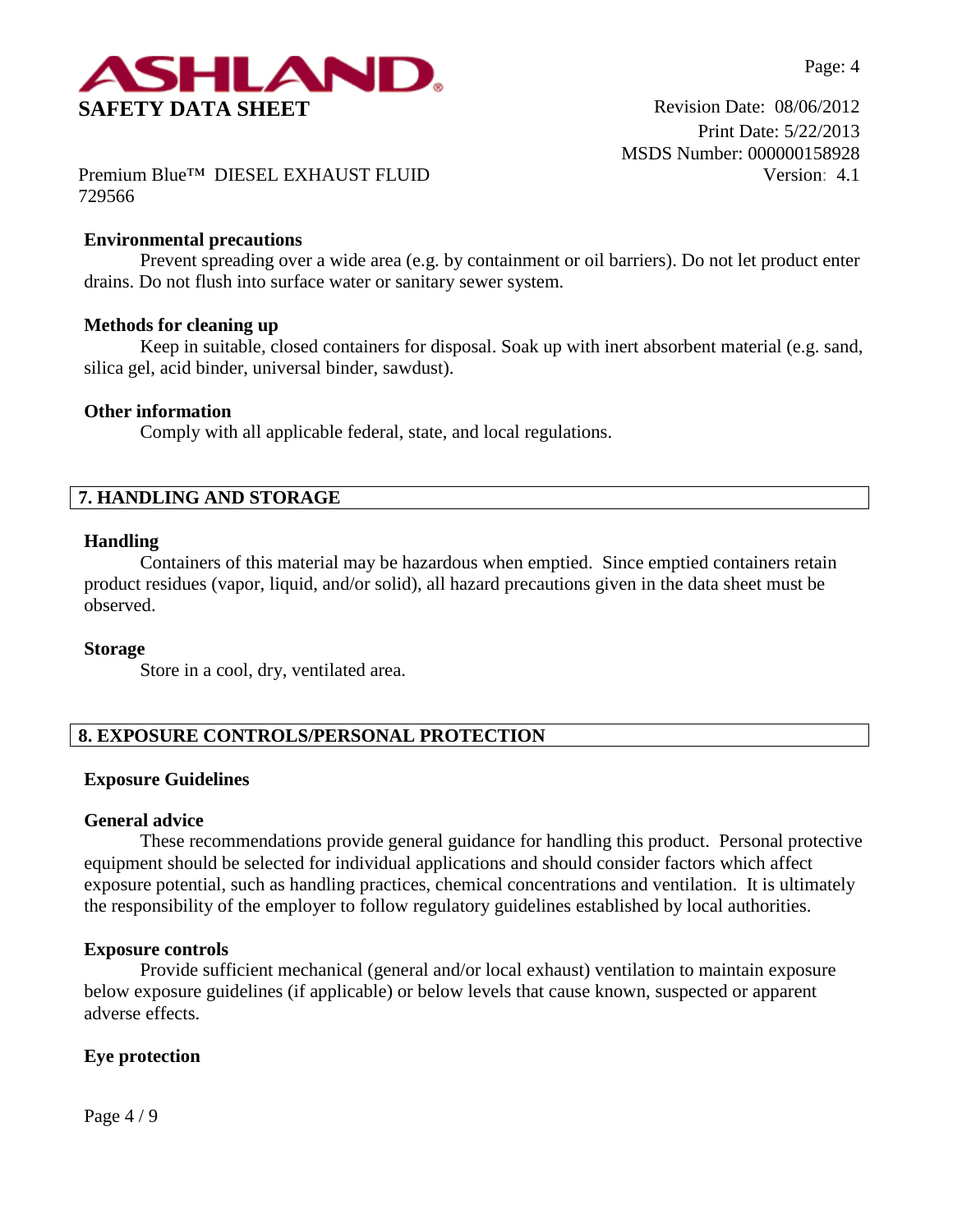

Print Date: 5/22/2013 MSDS Number: 000000158928 Version: 4.1

Premium Blue™ DIESEL EXHAUST FLUID 729566

Not required under normal conditions of use. Wear splash-proof safety goggles if material could be misted or splashed into eyes.

# **Skin and body protection**

Wear normal work clothing including long pants, long-sleeved shirts and foot covering to prevent direct contact of the product with the skin. Launder clothing before reuse. If skin irritation develops, contact your facility health and safety professional or your local safety equipment supplier to determine the proper personal protective equipment for your use. Wear resistant gloves (consult your safety equipment supplier).

### **Respiratory protection**

Respiratory protection is not required under normal conditions of use.

# **9. PHYSICAL AND CHEMICAL PROPERTIES**

| <b>Physical state</b>   | liquid                      |
|-------------------------|-----------------------------|
| Form                    | liquid                      |
| <b>Colour</b>           | colourless                  |
| Odour                   | ammoniacal                  |
| pH                      | 10                          |
| <b>Flash point</b>      |                             |
|                         | not applicable              |
| Vapour pressure         | 293.309 hPa                 |
| <b>Density</b>          | 1.09 g/cm3 @ 68 °F / 20 °C  |
|                         | 9.09 lb/gal @ 68 °F / 20 °C |
| <b>Water solubility</b> | soluble                     |

# **10. STABILITY AND REACTIVITY**

### **Stability**

Stable.

## **Conditions to avoid**

excessive heat

### **Incompatible products**

Acids, Chlorine, nitrates, strong bases, Strong oxidizing agents

Page 5 / 9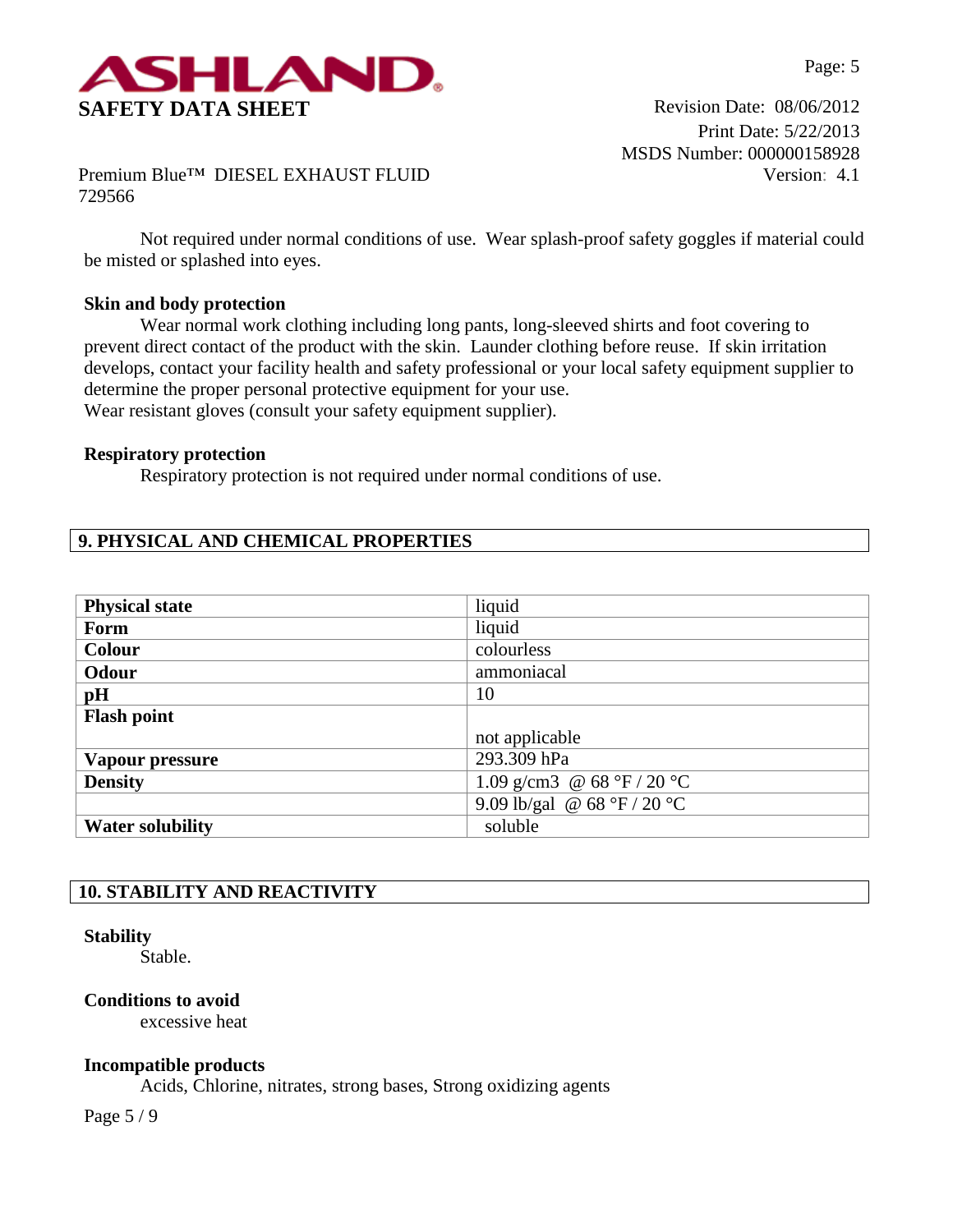

Print Date: 5/22/2013 MSDS Number: 000000158928 Version: 4.1

Premium Blue™ DIESEL EXHAUST FLUID 729566

### **Hazardous decomposition products**

acid vapors, Ammonia, carbon dioxide and carbon monoxide, nitrogen oxides (NOx)

#### **Hazardous reactions**

Product will not undergo hazardous polymerization.

# **11. TOXICOLOGICAL INFORMATION**

| <b>Acute oral toxicity</b> |                     |
|----------------------------|---------------------|
| Acute oral toxicity -      | : no data available |
| <b>Product</b>             |                     |

| <b>Acute inhalation toxicity</b>                |  |
|-------------------------------------------------|--|
| Acute inhalation toxicity - : no data available |  |
| <b>Product</b>                                  |  |

| <b>Acute dermal toxicity</b> |                     |  |
|------------------------------|---------------------|--|
| Acute dermal toxicity -      | : no data available |  |
| Product                      |                     |  |

#### **Acute toxicity (other routes of administration)**

Acute toxicity (other routes of administration) : no data available

# **12. ECOLOGICAL INFORMATION**

### **Biodegradability**

Biodegradability - Product : Remarks: Expected to be ultimately biodegradable

## **Bioaccumulation**

Bioaccumulation - Product : no data available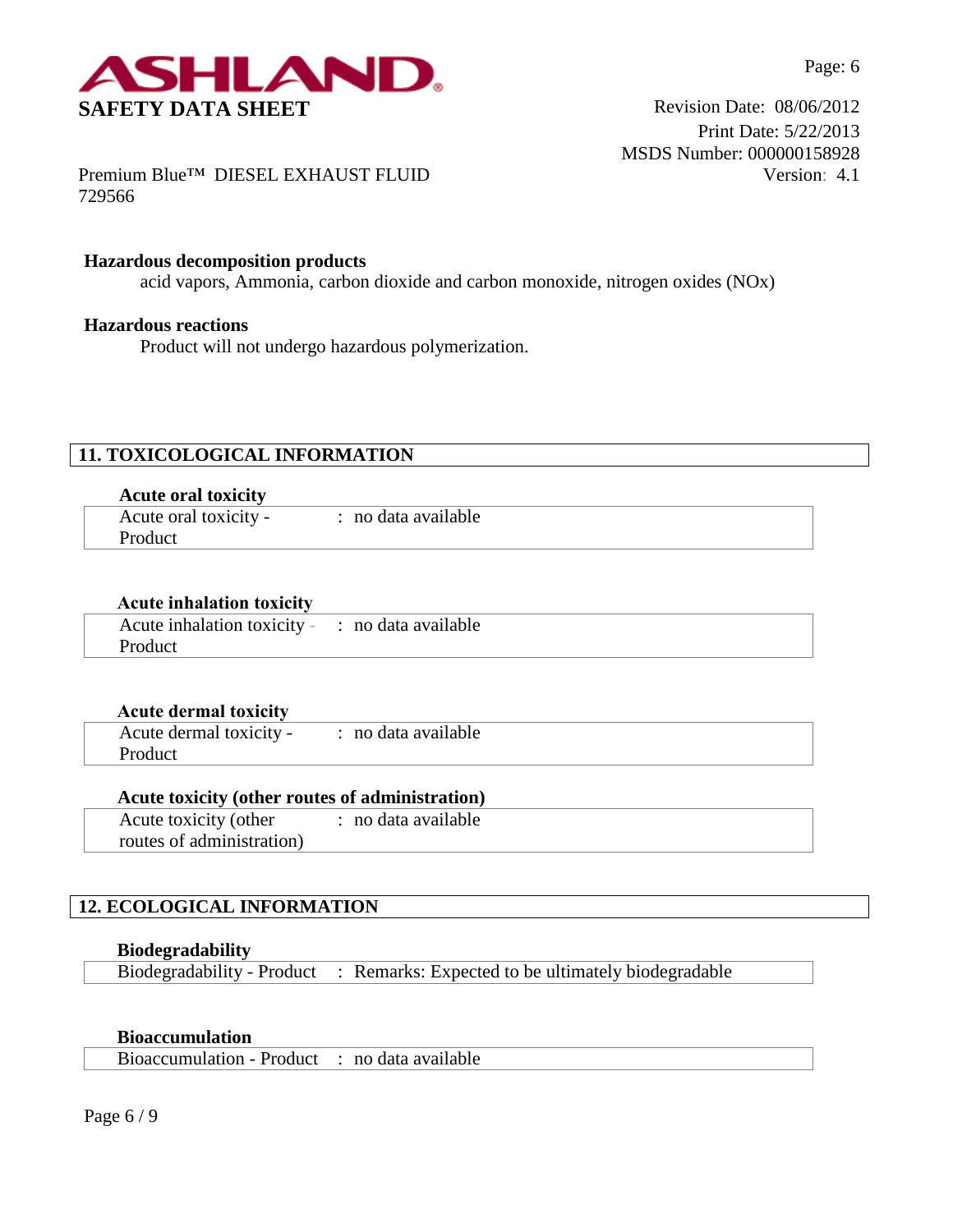

Premium Blue™ DIESEL EXHAUST FLUID 729566

# **Ecotoxicity effects**

# **Toxicity to fish**

| <b>TANCHY WILDH</b>                            |                     |
|------------------------------------------------|---------------------|
| Toxicity to fish - Product : LC 50: 9,100 mg/l |                     |
|                                                | Exposure time: 96 h |

# **Toxicity to daphnia and other aquatic invertebrates**

| Toxicity to daphnia and     | : EC 50: 10,000 mg/l                |
|-----------------------------|-------------------------------------|
| other aquatic invertebrates | Exposure time: 24 h                 |
| - Product                   | Species: Water flea (Daphnia magna) |

| <b>Toxicity to algae</b> |                     |  |
|--------------------------|---------------------|--|
| Toxicity to algae -      | : no data available |  |
| Product                  |                     |  |

## **Toxicity to bacteria**

| Toxicity to bacteria - | : no data available |  |
|------------------------|---------------------|--|
| Product                |                     |  |

# **13. DISPOSAL CONSIDERATIONS**

## **Waste disposal methods**

Dispose of in accordance with all applicable local, state and federal regulations.

| <b>14. TRANSPORT INFORMATION</b> |
|----------------------------------|
|----------------------------------|

#### **REGULATION**

| $\mathbb{D}$<br><b>NUMBER</b> | PROPER SHIPPING NAME | $*HAZARD$<br>CLASS | <b>SUBSIDIARY</b><br><b>HAZARDS</b> | <b>PACKING</b><br><b>GROUP</b> | <b>MARINE</b><br><b>POLLUTANT</b><br>/LTD. OTY. |  |
|-------------------------------|----------------------|--------------------|-------------------------------------|--------------------------------|-------------------------------------------------|--|
| <b>U.S. DOT - ROAD</b>        |                      |                    |                                     |                                |                                                 |  |

Not dangerous goods

Page 7 / 9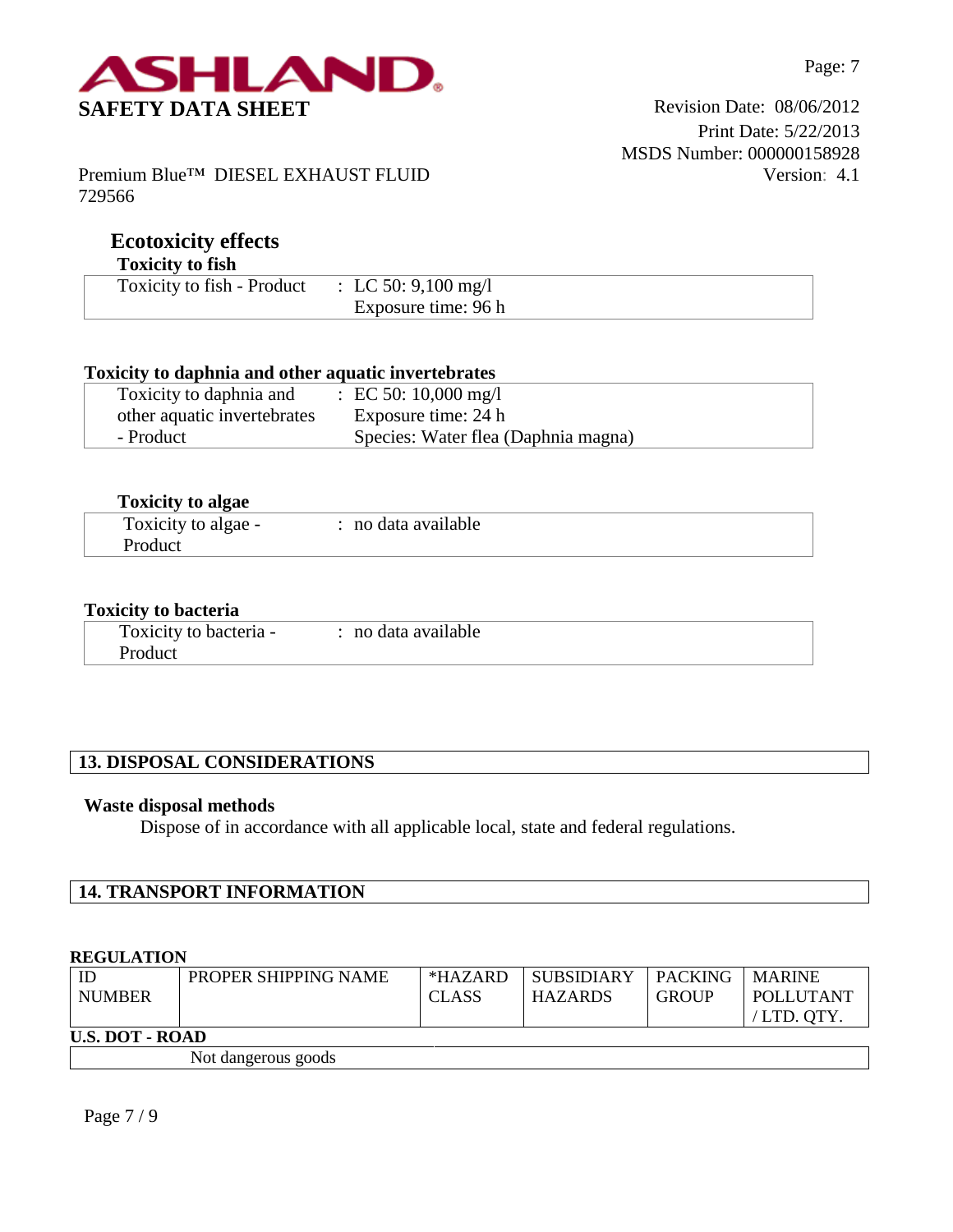

Premium Blue™ DIESEL EXHAUST FLUID 729566

#### **U.S. DOT - RAIL**

Not dangerous goods

# **U.S. DOT - INLAND WATERWAYS**

Not dangerous goods

#### **TRANSPORT CANADA - ROAD**

Not dangerous goods

#### **TRANSPORT CANADA - RAIL**

Not dangerous goods

#### **TRANSPORT CANADA - INLAND WATERWAYS**

Not dangerous goods

#### **INTERNATIONAL MARITIME DANGEROUS GOODS**

Not dangerous goods

#### **INTERNATIONAL AIR TRANSPORT ASSOCIATION - CARGO**

Not dangerous goods

#### **INTERNATIONAL AIR TRANSPORT ASSOCIATION - PASSENGER**

Not dangerous goods

#### **MEXICAN REGULATION FOR THE LAND TRANSPORT OF HAZARDOUS MATERIALS AND WASTES**

Not dangerous goods

**\*ORM = ORM-D, CBL = COMBUSTIBLE LIQUID**

Dangerous goods descriptions (if indicated above) may not reflect quantity, end-use or region-specific exceptions that can be applied. Consult shipping documents for descriptions that are specific to the shipment.

# **15. REGULATORY INFORMATION**

#### **WHMIS Classification**

Not Rated

This product has been classified in accordance with the hazard criteria of the Controlled Products

Page 8 / 9

Print Date: 5/22/2013 MSDS Number: 000000158928 Version: 4.1

Page: 8